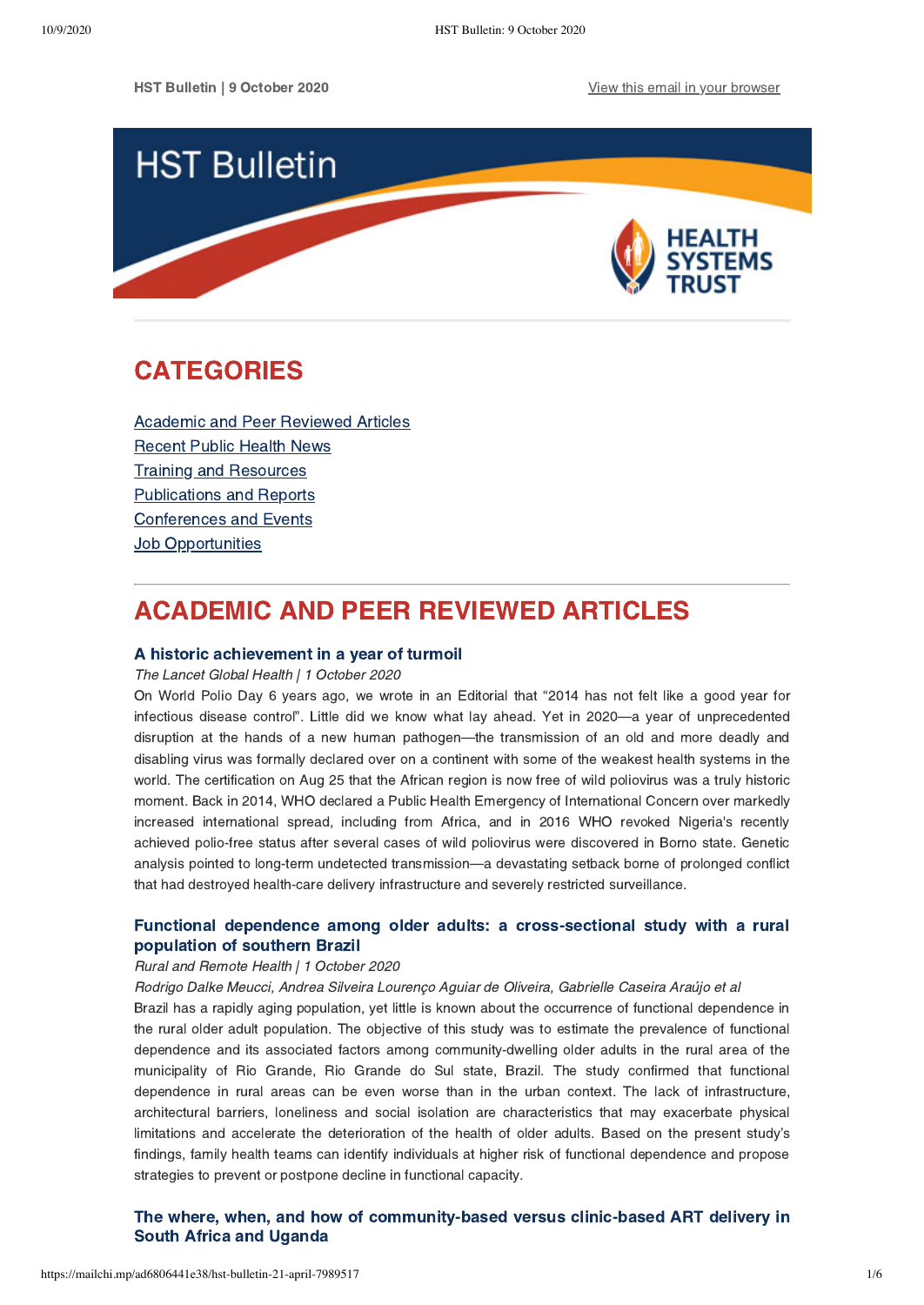## The Lancet Global Health | 1 October 2020

## Jean B Nachega, Geoffrey Fatti, Alimuddin Zumla and Elvin H Geng

Antiretroviral therapy (ART) can suppress HIV plasma RNA concentrations and harmful effects of the virus. However, at present, only about 60% of people living with HIV are virally suppressed. Therefore, global public health programmes urgently need innovative approaches to improve the rapidity and durability of engaging patients in treatment. In this issue of The Lancet Global Health, Ruanne Barnabas and colleagues report results of the Delivery Optimization of Antiretroviral Therapy (DO-ART) study, a multicentre, randomised trial comparing community-based ART initiation, monitoring, and resupply with use of a hybrid approach (ART initiation at the clinic with community monitoring and resupply), and with standard clinic-based ART delivery among individuals from South Africa and Uganda with detectable HIV viral load.2 The investigators hypothesised that community-based ART could overcome logistical barriers, simplify monitoring and ART resupply, and increase viral suppression rates, especially among men, enough to make community-based interventions cost-effective. They found that community-based initiation and treatment significantly increased viral suppression compared with standard clinic-based care among all participants from 63·1% to 73·9%, and among men from 54·3% to 73·2%. The hybrid approach registered smaller but similar effects.

## [Inference of person-to-person transmission of COVID-19 reveals hidden super](https://www.nature.com/articles/s41467-020-18836-4)spreading events during the early outbreak phase

Nature Communications | 6 October 2020

Liang Wang, Xavier Didelot, Jing Yang, Gary Wong et al

Coronavirus disease 2019 (COVID-19) was first identified in late 2019 in Wuhan, Hubei Province, China and spread globally in months, sparking worldwide concern. However, it is unclear whether superspreading events occurred during the early outbreak phase, as has been observed for other emerging viruses. In this paper, the authors analyse 208 publicly available SARS-CoV-2 genome sequences collected during the early outbreak phase. They combine phylogenetic analysis with Bayesian inference under an epidemiological model to trace person-to-person transmission. The dispersion parameter of the offspring distribution in the inferred transmission chain was estimated to be 0.23 (95% CI: 0.13–0.38), indicating there are individuals who directly infected a disproportionately large number of people. Our results showed that super-spreading events played an important role in the early stage of the COVID-19 outbreak.

## [\(Return to Top\)](#page-0-1)

# <span id="page-1-0"></span>RECENT PUBLIC HEALTH NEWS

## [The first person cured of HIV has died](https://health-e.org.za/2020/09/30/berlin-patient-dies/)

### Health e-News | 30 September 2020

The First person cured of HIV has died. Known as the 'Berlin Patient,' the Timothy Ray Brown succumbed to leukemia but remained HIV-negative. The first person cured of HIV has died, the International AIDS Society said on Wednesday. Timothy Ray Brown was cured of HIV in 2008 after undergoing a complex stem cell transplant for lymphoma. Dubbed as the "Berlin Patient," Brown succumbed to leukaemia, which had recurred in the last six month. While the leukaemia entered his spine and brain, Brown remained HIV free. He was 54. "We owe Timothy and his doctor, Gero Hütter, a great deal of gratitude for opening the door for scientists to explore the concept that a cure for HIV is possible," the International AIDS Society said.

## [Has our COVID fight crippled our efforts to fight HIV and TB?](https://bhekisisa.org/article/2020-09-30-has-our-covid-fight-crippled-our-efforts-to-fight-hiv-and-tb/)

#### bhekisisa.org | 30 September 2020

During the HIV pandemic, doctors were traumatised by the government's indifference towards patients' lack of access to treatment. In the case of COVID-19, some physicians say, they have to cope with the devastating consequences of most of the country's health resources having been allocated to one disease.

### [Young people discuss innovations to reduce health inequalities](https://www.unaids.org/en/resources/presscentre/featurestories/2020/october/20201001_young-people)

UNAIDS | 1 October 2020 A virtual event held on the sidelines of the United Nations General Assembly used virtual reality and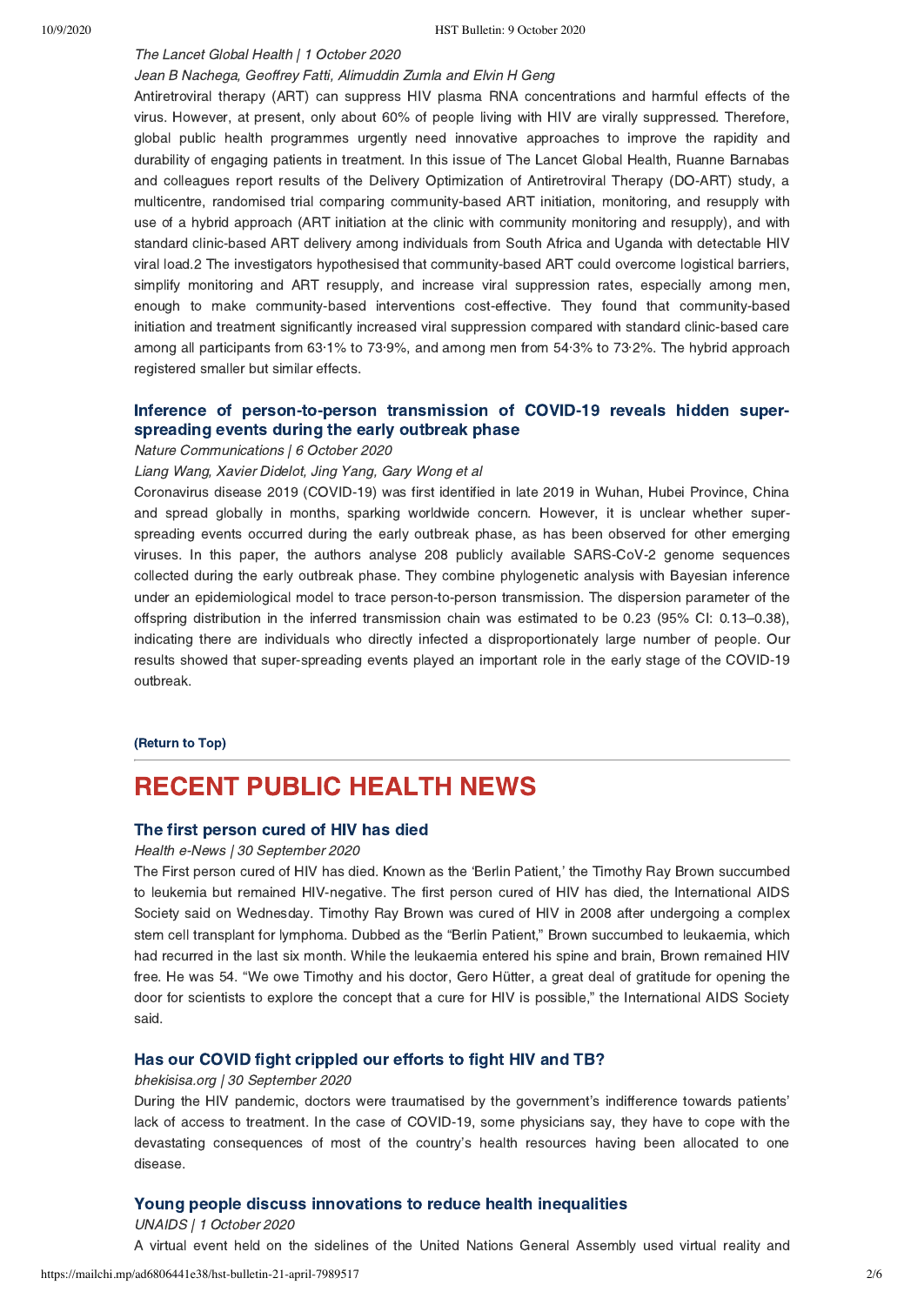#### 10/9/2020 HST Bulletin: 9 October 2020

extended reality technology to connect the young delegates of YOUNGA—a youth forum initiative of the Office of the United Nations Secretary-General—with influential decision-makers and industry leaders. The discussion and the following interactive question-and-answer session on global challenges and how to create solutions for a more inclusive and sustainable world used three-dimensional avatars of each panellist and participant. On the event's panel were Tanaka Chirombo, representing the Global Network of Young People Living with HIV, Daniel Nagel, representing Youth Against AIDS, Dilnaz Kamalova, the cocreator of Sequence, an application that helps to monitor a person's daily intake of medicines, and Praddep Kakkattil, the Director of Innovations at UNAIDS.

### [Breast Cancer Screening and COVID-19: What Patients Need to Know Now](https://www.bcrf.org/covid-19-mammogram-breast-cancer-screening)

Breast Cancer Research Foundation | 2 October

Breast Cancer Research Foundation (BCRF) researcher, Dr Wendie Berg, outlines what happened to breast screening in the early days of the pandemic—and what is safe now.

### [Women living with HIV are more likely to access HIV testing and treatment](https://www.unaids.org/en/resources/presscentre/featurestories/2020/october/20201005_women-hiv-testing-treatment)

#### UNAIDS | 5 October 2020

In nearly all regions, women living with HIV are more likely to access HIV testing and antiretroviral therapy than men, in part due to better health-seeking behaviour among women and the existence of HIV-related services designed specifically to reach women (such as services to prevent mother-to-child HIV transmission that are provided during antenatal care). In 2019, treatment coverage globally was 12 percentage points higher among women living with HIV than among men living with HIV, and viral suppression was 10 percentage points higher. This treatment gap among men living with HIV contributes to the higher number of new HIV infections among women in sub-Saharan Africa. Recent longitudinal studies have shown how closing these gaps accelerates declines in the incidence of HIV among women, especially young women.

## [Sex workers continue to face threat of rape and abuse from police](https://health-e.org.za/2020/10/06/sex-work-decriminilisation/)

#### Health e-News | 6 October 2020

Sex workers continue to demand decriminilisation, saying outdated laws contribute to their abuse at the hands of police, and discrimination in society. Sex workers will continue to face abuse and human rights violations as long as long as sex work remains criminalised in South Africa, say advocates. Sex workers taking part in a dialogue on the impact Covid-19 had on them say they face abuse on a daily basis, very often at the hands of police officers. The South African National AIDS Council (SANAC) and the Departments of Social Development, Justice, Police and Health and the UNDP were part of the dialogue held on Monday.

## [Curiosity 10: #Mood](https://www.wits.ac.za/curiosity/)

### University of the Witwatersrand | 6 October 2020

Curiosity, September 2020: This year we have been forced to reflect on our mental health and wellbeing, what matters in life, our dependence and interdependence on others, how we live, learn, work and socialise, and has given us an opportunity to reimagine the future. The World Health Organization predicts that mental health, a veiled enemy, will be our greatest challenge in the next decade. Our research makes a critical contribution to better understand the most pertinent questions around mental health and wellbeing through expert analysis and commentary on mental illnesses, and neurosciences broadly, and all the socio-economic, political, psychological, legal, ethical, cultural, technological and other interpretations thereof.

## Even a 'tiny patch of nature' [in a front garden reduces stress and makes people](https://www.sciencefocus.com/news/even-a-tiny-patch-of-nature-in-a-front-garden-reduces-stress-and-makes-people-happier/?utm_source=Adestra&utm_medium=Email&utm_content=FOC2&utm_campaign=Science%20Focus%20Newsletter_453145_Focus_Automated%20Newsletters_17941623) happier

#### [PA Science](https://www.sciencefocus.com/author/pascience/) | 6 October 2020

Researchers found that having plants in a front garden reduced levels of the stress hormone cortisol. Adding just a few plants to a bare front garden can lower stress levels and help people feel happier, research suggests. Researchers introduced ornamental plants such as juniper, azaleas, clematis, lavender, daffodil bulbs and petunias into small bare front yards in economically deprived streets in Salford, Greater Manchester. The study by the Royal Horticultural Society and the universities of Sheffield, Westminster, and Virginia in the US then measured the stress levels of residents taking part in the scheme and asked them how they felt. Some 42 residents with 38 gardens were involved in the study, with one group starting a year later to act as a control group. Residents could each receive one tree, one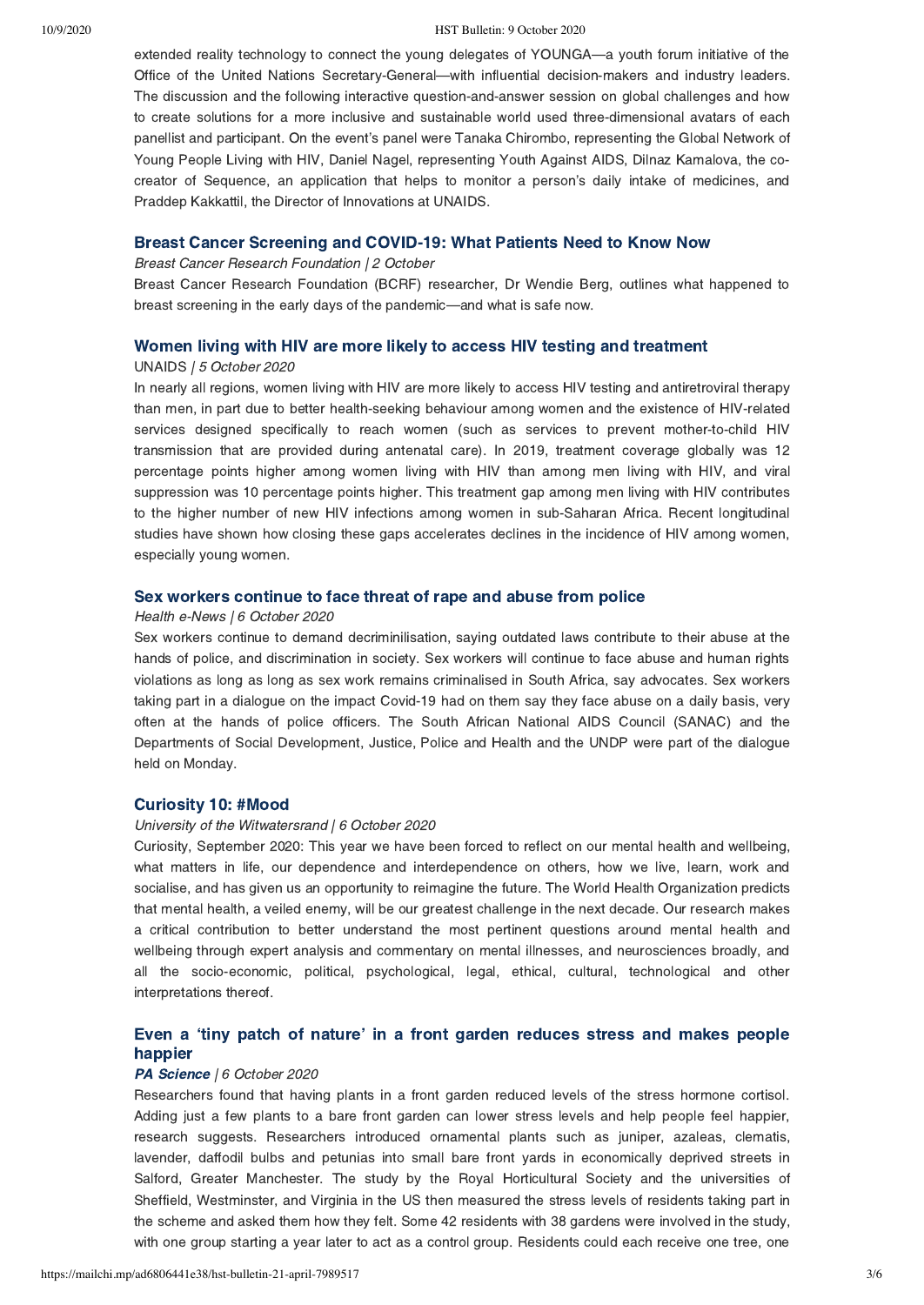shrub, one climber and enough smaller plants, bulbs and bedding plants to fill two containers. They were not required to look after the plants, as the containers were "self-watering" with a 22-litre in-built reservoir of water, but they were encouraged to take part in gardening their plot, with help from the RHS advisory team.

## [\(Return to Top\)](#page-0-1)

# <span id="page-3-0"></span>TRAINING AND RESOURCES

## [Guidance on COVID-19 for the care of older people and people living in long-term](https://www.who.int/publications/i/item/WPR-DSE-2020-015) care facilities, other non-acute care facilities and home care

#### World Health Organization | 5 October

In response to the COVID-19 outbreak, this guidance provides information on infection and prevention control (IPC), community preparedness, selfcare for wellbeing, and preparation for the "new normal". This guidance is for older people, their friends and families, caregivers, healthcare providers, long-term care (LTC) providers and community/regional/national leaders. A facility where older people receive care (including LTC facilities, non-acute care facilities, home care services, etc.) should practice IPC and prevent social isolation of older people. Communities should continue to provide integrated care to support older people. Regional and national leaders should strengthen their efforts in the "new normal" for older people by promoting self-care, use of IT, community-based care and age-friendly environment. These will create the foundation for "new future", beyond the COVID-19 pandemic, where communities recognize people's health as an integral infrastructure, and are supporting older people to stay healthy, thrive, and age-in-place.

## [Community engagement: a health promotion guide for universal health coverage in](https://www.who.int/publications/i/item/9789240010529) the hands of the people

#### World Health Organization | 5 October

Using the five health promotion actions described in the Ottawa Charter – namely: (i) developing personal skills, (ii) strengthening community action, (iii) creating supportive environments, (iv) building healthy public policy, and (v) reorienting health systems – a platform for community engagement can be constructed in any setting. All or any of these health promotion actions can be used in a setting or locality to create the "glue" – community engagement – that ties communities to the UHC agenda and the SDGs. Member States have used 'healthy settings' (i.e. places where people live, work, learn and play – whether they are cities, islands, schools, marketplaces or even hospitals) to be the interface between communities and the health system. A renewed engagement with communities and healthy settings with a sharper focus on equity, inclusion and social coherence will place UHC into the hands of the people.

## [Feeling stressed? New WHO guide that provides techniques to help you cope with](https://www.facebook.com/WHO/posts/3613253805386643) stress is now available on WhatsApp Inc.

World Health Organization | 5 October Check it here:  $\blacklozenge$  https://lnkd.in/dA\_pKbh.

## [Basic Epidemiological Concepts - 2020 \(2nd cohort\)](https://www.campusvirtualsp.org/en/course/basic-epidemiological-concepts-2-2020)

Virtual Campus for Public Health of PAHO/WHO | 5 October

The Skills Online Program aims to help public health practitioners develop and strengthen their knowledge and skills in order to make better-informed public health decisions. The EPI1: Basic Epidemiological Concepts module is the first in a set of three modules on epidemiology in public health and is the only one currently being offered through PAHO's Virtual Campus for Public Health (VCPH). The module provides an introduction to some key epidemiologic concepts, allowing participants the opportunity to enhance their understanding of the fundamentals of epidemiology, and build skills in applying basic epidemiological principles to their work as public health practitioners.

## [Life under Level 1: Here's what international travel looks like](https://bhekisisa.org/resources/general-resource/2020-10-06-life-under-level-1-heres-what-international-travel-looks-like/)

#### Bhekisisa | 6 October

As part of South Africa's response to the coronavirus pandemic, a risk system was created based on the country's COVID-19 cases and health system capacity. Under level 1, the lowest of the alert levels, South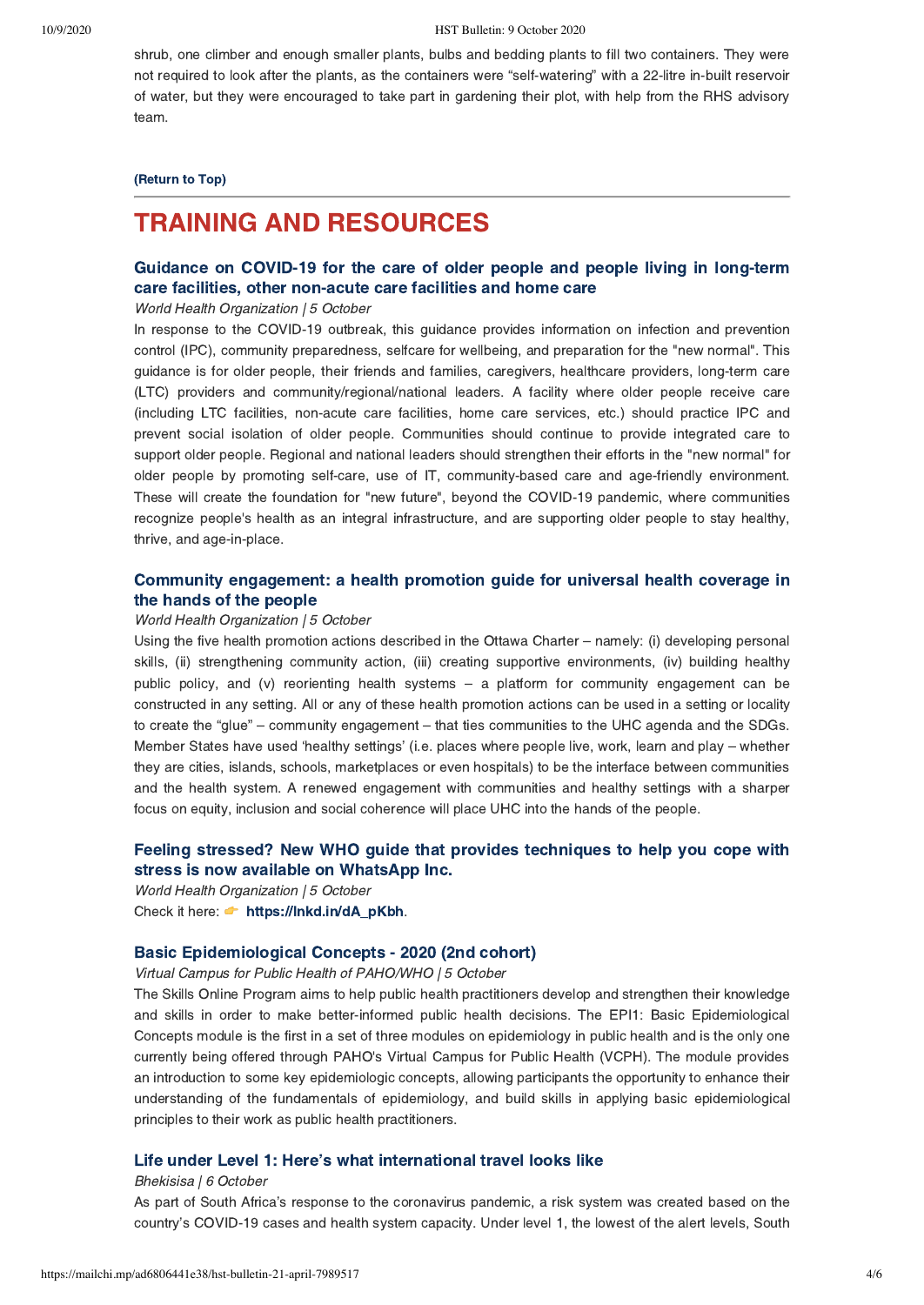Africa reopened its borders on 1 October. The guidelines provide an overview of what new travel restrictions and regulations entail.

#### [\(Return to Top\)](#page-0-1)

# PUBLICATIONS AND REPORTS

## [The Global Fund Results Report 2020 is out:](https://www.theglobalfund.org/media/10103/corporate_2020resultsreport_report_en.pdf.)

Health programs supported by the Global Fund partnership had saved 38 million lives as of the end of 2019. Overall, the number of deaths caused by AIDS, TB and malaria each year has been reduced by nearly 50% since the peak of the epidemics in countries where the Global Fund invests. It is important to recognize that this achievement is the result of efforts by a wide array of actors comprising the Global Fund partnership, including significant investments and initiatives implemented independently of the Global Fund. Key partners contributing to the progress against the three diseases include implementing countries; civil society groups; people affected by the diseases; bilateral partners such as the U.S. President's Emergency Plan for AIDS Relief (PEPFAR), the President's Malaria Initiative (PMI), Agence Française de Développement, the UK's Foreign, Commonwealth & Development Office, Germany and Japan; key multilateral and technical partners such as World Health Organization, UNAIDS, the RBM Partnership to End Malaria, the Stop TB Partnership, Unitaid and Gavi, the Vaccine Alliance; private sector partners such as (RED); and foundations such as the Bill & Melinda Gates Foundation.

## [The South African Health Review \(SAHR\) 2021 Call for Abstracts is now open!](https://www.hst.org.za/media/Pages/SAHR-2021-Call-for-Abstracts.aspx)

Health Systems Trust | Closing date: 31 October 2020

Prospective authors are invited to submit abstracts that examine health-sector responses to the COVID-19 pandemic, particularly from the perspectives of strengthening health systems; leadership and governance; resource allocation and financing; service delivery, human resources, and medical equipment and supplies. Please click on the link below for further details.

#### [\(Return to Top\)](#page-0-1)

# <span id="page-4-0"></span>CONFERENCES AND EVENTS

## [UCT Vice-Chancellor's Open Lecture by guest speaker Amina J Mohammed, titled](http://www.uct.ac.za/register-vice-chancellors-open-lecture-guest-speaker-amina-mohammed?utm_source=Twitter&utm_medium=Banner-Post&utm_campaign=Amina-Mohammed&utm_content=Register-Now) 'Decade of action for the Sustainable Development Goals: So What?' 14 October | 18:30 - 19:30

## 5<sup>th</sup> Public Health Conference - Theme: [Accelerating progress towards Universal](https://www.africahealthexhibition.com/en/conferences/overview/public-health.html) Health Coverage

#### 14 October 2020 | Gallagher Convention Centre

This conference will gather leading experts across the public health spectrum to build on the global commitments and experiences learned from pioneering African countries who are implementing UHC. The agenda will adopt a whole-system approach to achieving UHC and will consider both the supply and demand side interventions. This 1-day conference will be an ideal event for public health professionals, the private health sector and civil society to hear from national and international experts on concrete actions to achieve UHC by 2030. Conference chair: Dr Moeketsi Modisenyane, Director: International Health and Development, National Department of Health; President, PHASA, Johannesburg, South Africa

## [\(Return to Top\)](#page-0-1)

# JOB OPPORTUNITIES

There are currently no job openings at the moment. Visit the Health Systems Trust for any new updates: